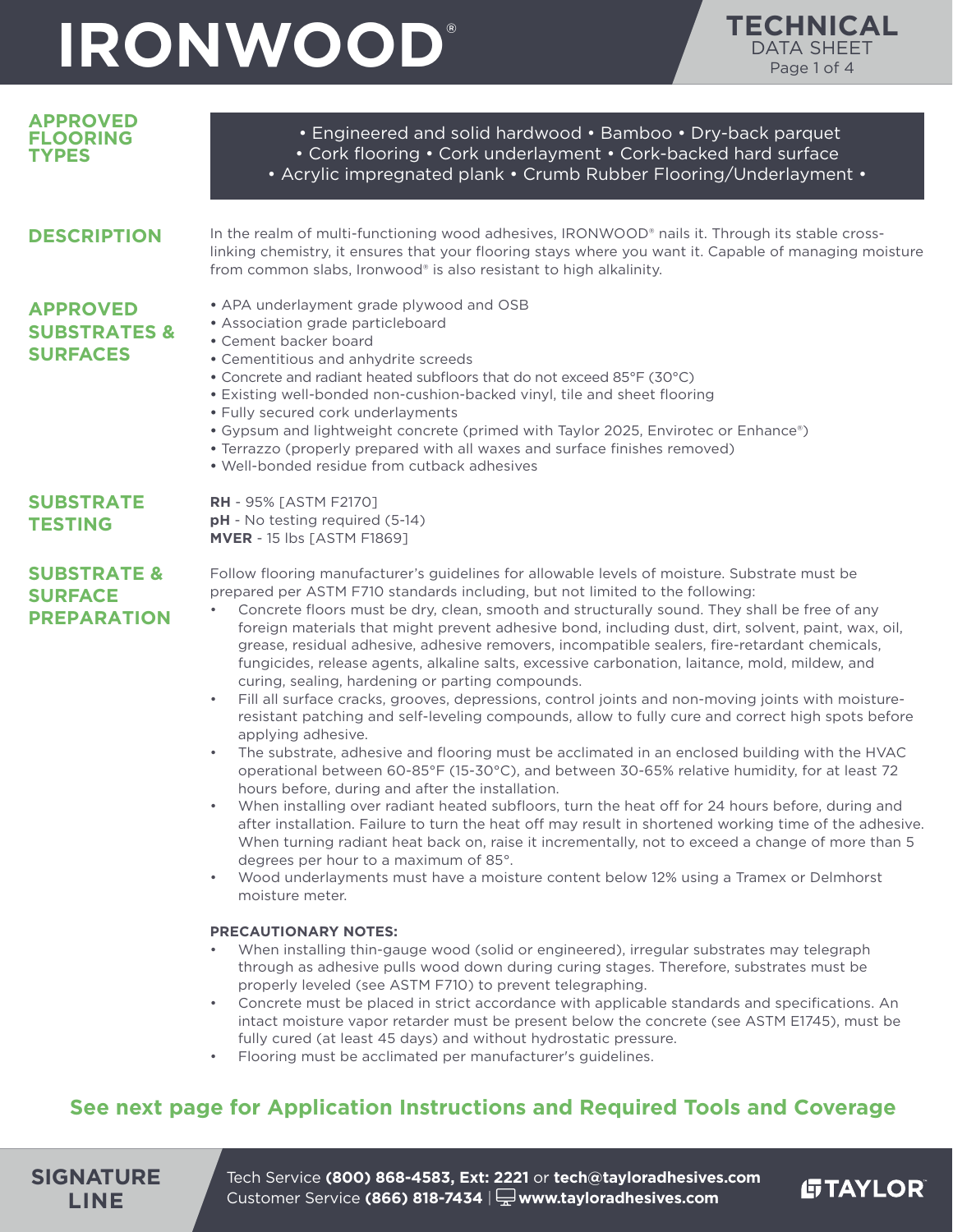

#### **APPLICATION INSTRUCTIONS**

Follow wood flooring manufacturer's guidelines for layout, design and any special precautions for installation.

**1.** Spread adhesive using required tools (see tool charts on pages 2 and 3).

**•** Not all tools offer moisture protection.

- **2.** Install flooring immediately after adhesive is spread.
	- **•** Working time is approximately 45 min under acceptable temperature and humidity conditions.
	- **•** Wood may slip and move at first so be sure to secure the initial row with approved blue tape to limit movement and hold patterns. Occasionally lift a piece of wood to ensure adhesive is achieving proper transfer. If proper transfer is not achieved, remove dried adhesive and apply more using recommended tool. The use of approved blue tape to temporarily hold the edges together may be necessary until installation is complete.
	- **•** When installing near a solid object or wall, use wedges to ensure ample room is left for expansion (see flooring manufacturer's recommended expansion guidelines). Installing wood too tight against a stationary object will not allow room for normal wood expansion, which may cause a failure. Remove wedges after initial setting of adhesive (approximately 2 hours) to allow for normal expansion of wood. Failure to remove wedges can cause the wood flooring to buckle and pop off the substrate.
- **3.** Roll and cross roll floor with a 75-100 lbs (34-45 kg) roller within 1 hour of installation and again within 2 hours to ensure proper transfer of adhesive.

#### **PRECAUTIONARY NOTES:**

- For installation instructions on wood over 5" wide or 6' long, call Taylor Technical at (800) 868-4583 ext. 2221.
- When installing unfinished wood flooring, wait a minimum of 72 hours before sanding.
- Thin-gauge solid and engineered wood and exotic species are very sensitive to job site conditions.
- Reseal lid when not in use to protect product.

| For Moisture Barrier and Sound Control Application |                                                             |  |                                     |  |  |
|----------------------------------------------------|-------------------------------------------------------------|--|-------------------------------------|--|--|
| <b>Flooring</b><br><b>Type</b>                     | Tool* (images not to scale)                                 |  | <b>Estimated</b><br><b>Coverage</b> |  |  |
| Planks greater than 6' long and<br>5" wide         | $1/2$ " x $15/32$ "<br>$(12.7mm \times 11.9mm)$<br>V Notch  |  | Up to 20 sf/gal                     |  |  |
| Planks less than 6' long and 5"<br>wide            | $1/4'' \times 1/4''$<br>$(6.35mm \times 6.35mm)$<br>V Notch |  | 25-30 sf/gal                        |  |  |

### **See next page for continued Required Tools and Coverage and Cleaning**

**© Taylor** All Rights Reserved Tech Service **(800) 868-4583, Ext: 2221** or **tech@tayloradhesives.com** Customer Service **(866) 818-7434** | **www.tayloradhesives.com**

### **REQUIRED TOOLS AND COVERAGE**

**\***Trowel dimensions are width X depth X spacing. Coverage is approximate and may vary depending on porosity of substrate and the angle at which the trowel is held.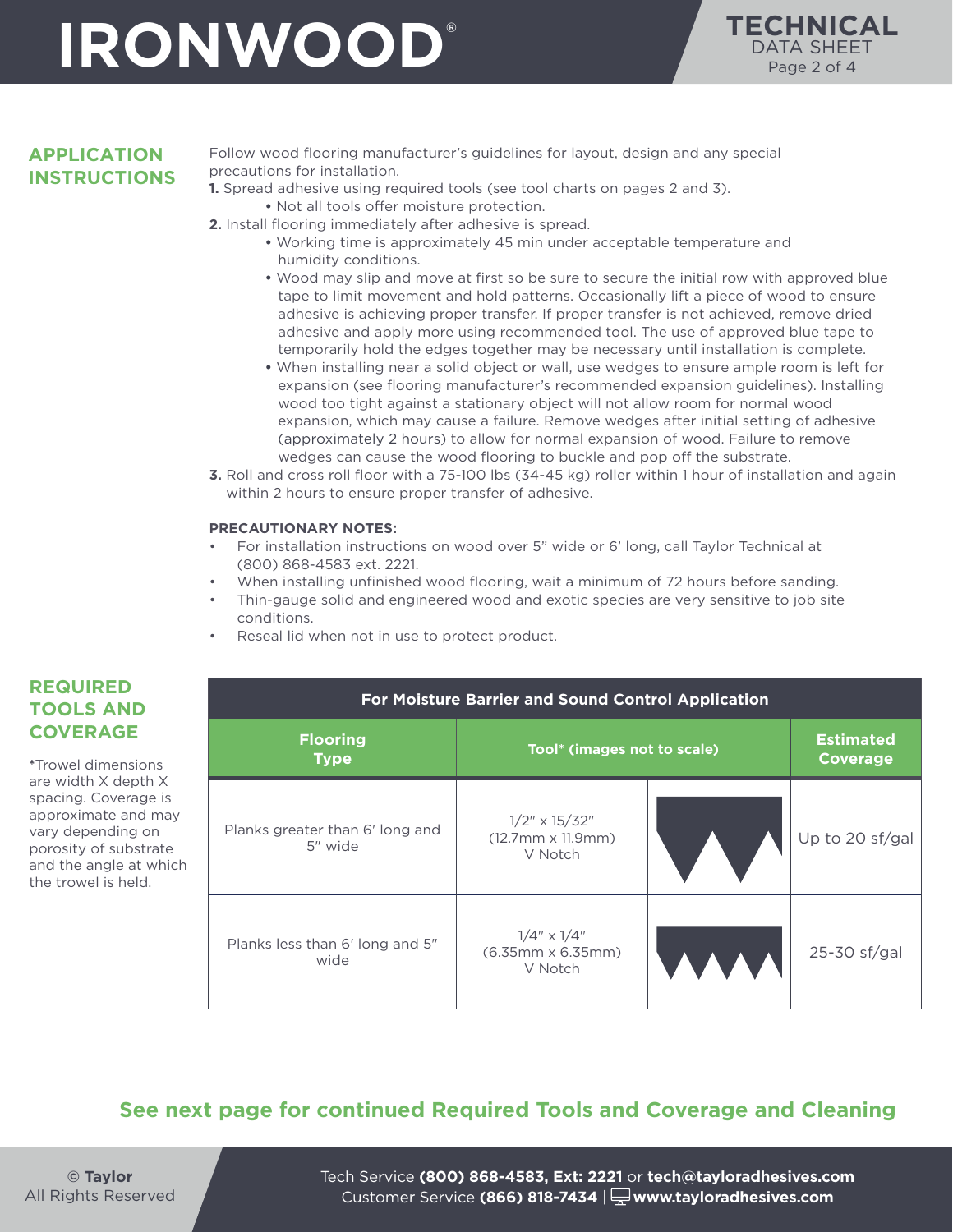

### **REQUIRED TOOLS AND COVERAGE**

**\***Trowel dimensions are width X depth X spacing. Coverage is approximate and may vary depending on porosity of substrate and the angle at which the trowel is held.

| <b>For Bond Only</b>                                                                                |                                                                                      |  |                                     |  |  |  |
|-----------------------------------------------------------------------------------------------------|--------------------------------------------------------------------------------------|--|-------------------------------------|--|--|--|
| <b>Flooring</b><br><b>Type</b>                                                                      | Tool* (images not to scale)                                                          |  | <b>Estimated</b><br><b>Coverage</b> |  |  |  |
| Dry-back parquet, cork flooring,<br>cork underlayment                                               | $1/8$ " x $1/8$ " x $1/8$ "<br>$(3.2mm \times 3.2mm \times 3.2mm)$<br>Sq Notch       |  | 60-70 sf/gal                        |  |  |  |
| Engineered and solid hardwood,<br>bamboo, cork-backed hard<br>surface, acrylic impregnated<br>plank | $3/16''$ x $1/4''$ x $5/16''$<br>$(4.8$ mm x 6.4mm x 7.9mm)<br>V Notch               |  | Up to 50 sf/gal                     |  |  |  |
| Crumb Rubber<br>Flooring/Underlayment                                                               | $1/16" \times 1/16" \times 1/16"$<br>$(1.6$ mm $x 1.6$ mm $x 1.6$ mm $)$<br>Sq Notch |  | 150-180 sf/gal                      |  |  |  |

It is the sole responsibility of the contractor/installer to determine the proper porosity of the subfloor, apply the correct amount of<br>adhesive for the job conditions and ensure that all instructions, procedures and pract

#### **CLEANING INSTRUCTIONS**

**While product is still wet:** use a damp cloth and water to remove. **While product is still soft:** use Taylor Touchdown #9 adhesive remover/stripper, denatured alcohol or mineral spirits. Always check compatibility on a piece of scrap flooring.

### **See next page for continued Product Characteristics**

Tech Service **(800) 868-4583, Ext: 2221** or **tech@tayloradhesives.com** Customer Service **(866) 818-7434** | **www.tayloradhesives.com**

**© Taylor** All Rights Reserved